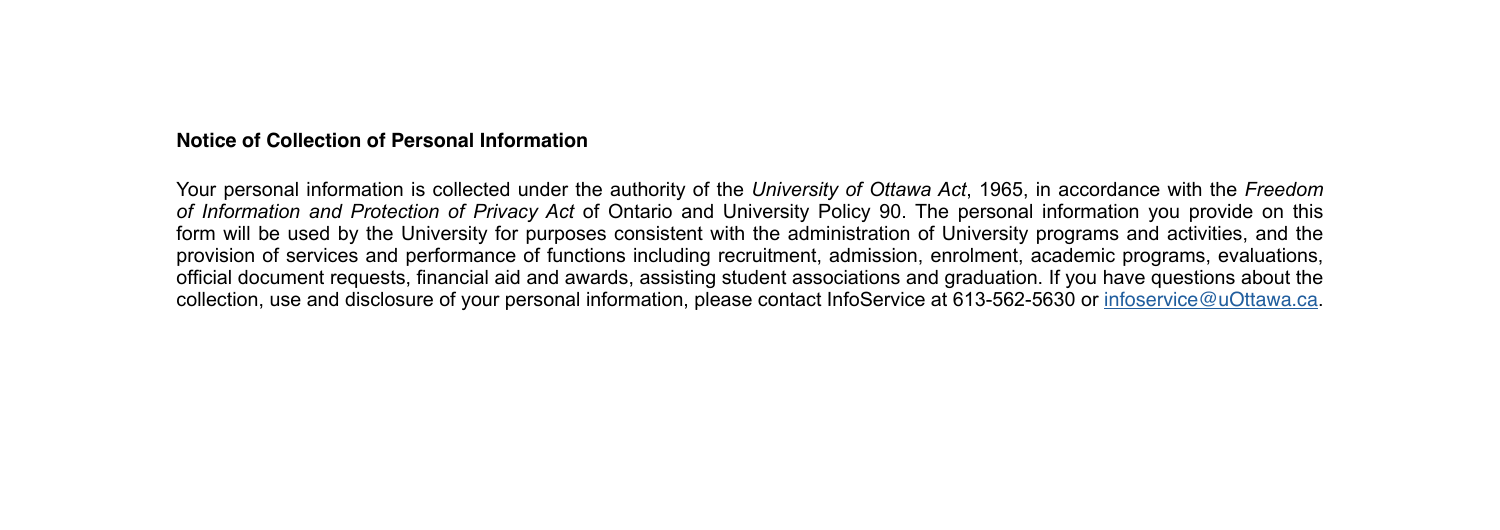### **RULES AND PROCEDURE FOR REQUESTING RECOGNITION OF PRIOR LEARNING**

#### **PREAMBULE**

The University of Ottawa recognizes that learning can occur not only by taking university credit courses (or their equivalent) but also in other ways, such as through professional experience, self-teaching, non-unit courses and workplace training. Prior learning assessment allows students who have acquired knowledge in a **non-traditional way** to receive advanced standing for a specific course scheduled at the University of Ottawa **in the previous 24 months** or, in certain instances, to be granted an exemption from a specific course.

Advanced standing extended by a faculty is done on behalf of the University and therefore is typically recognized by most other faculties (see rules).

#### **RULES**

- 1. To have prior learning recognized, you must first be admitted to and have enrolled in a program at the University of Ottawa.
- 2. You must submit your request during your first term at the University of Ottawa (we strongly recommend you submit your request at the beginning of the term as the assessment process can be lengthy).
- 3. Recognition of prior learning applies only to undergraduate students and courses in the faculties of Arts, Engineering, Health Sciences, Science and Social Sciences and the Telfer School of Management.
- 4. You can request recognition of prior learning only for courses scheduled at the University of Ottawa in the previous 24 months.
- 5. Advanced-standing units are awarded strictly for courses at the University of Ottawa and that are part of your program.
- 6. You can receive an exemption only (i.e., not advanced standing units) for foreign- and second-language skills acquired outside the University of Ottawa.
- 7. You can receive a maximum of 30 advanced-standing units in recognition of prior learning.
- 8. Advanced standing is granted only if your knowledge is considered equal to that of the students who have completed the course in question.
- 9. Advanced-standing units will appear on your transcript but do not count towards University of Ottawa residency requirements (i.e., courses you **must complete at the University of Ottawa**).
- 10. Some licensing bodies or professional associations may not recognize units obtained in recognition of prior learning.
- 11. In the event your request for advanced standing is not approved, you can appeal the decision in writing to the dean (or the dean's representative) of the faculty or school offering the course.

#### **PROCEDURE**

You can request a copy of the outline for the applicable course from the department responsible for the course in order to help you determine if your knowledge and skills match the expected learning outcomes for the course.

1. Submit the completed and signed Request for Prior Learning Recognition form to your faculty or school in person or by mail, along with the required supporting documents.

It is very important that you sign the form. All material submitted with your request must be in either French or English, otherwise you must provide a certified French or English translation of the content along with the original material. Such material can include your résumé, a description of your experience and prior learning, copies of assignments and employer letters. Note the person assessing your file at the University may contact employers and other references you include in your request in order to confirm the validity of any documents.

2. Pay the non-refundable administrative fee, which includes a fee to have the eligibility of your request determined and, if it is deemed eligible, a fee for the assessment itself. Please check the [Administrative fees](https://www.uottawa.ca/university-fees/administrative-fees) website (under **Other admission-related fees**) to see the costs associated with the request.

These fees will appear on your Statement of Account in uoZone ([uOttawa.ca/students](http://www.uottawa.ca/en/students)) under **Finances and jobs**. By submitting a request for prior learning recognition, you agree to pay all applicable fees and acknowledge that once the process has been started, you will automatically be billed for the applicable fees and that these fees will not be reversed should you decide to withdraw your request. Note that if have an outstanding balance on your student account, you will not be able to obtain any official University of Ottawa documents, such as transcripts, grade reports and diplomas.